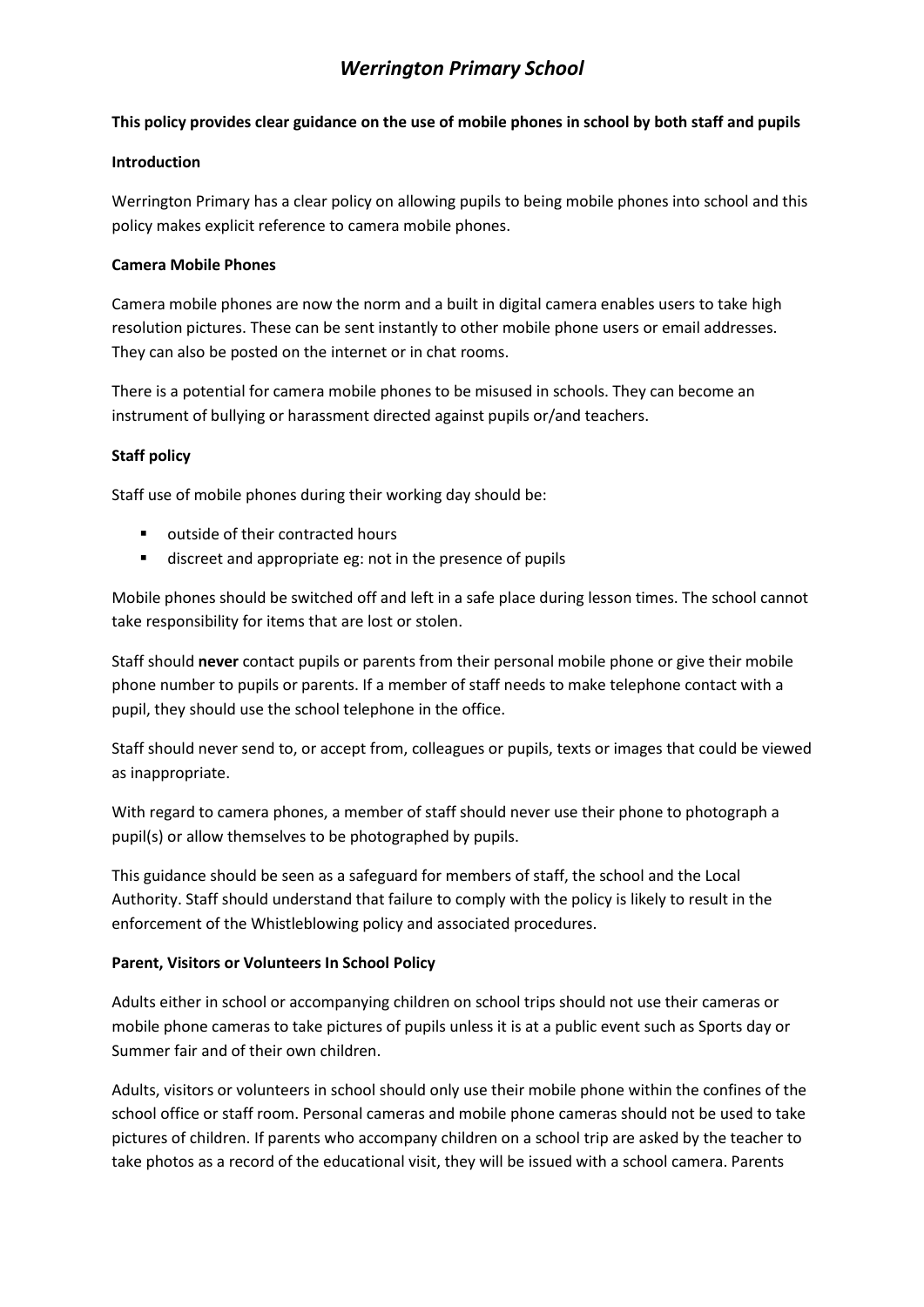# *Werrington Primary School*

accompanying children on school trips should not use their mobile cameras to take pictures of children.

# **Pupil Policy**

While we fully acknowledge a parent's right to allow their child to bring a mobile phone to school if they walk to and from school without adult supervision, Werrington Primary discourages pupils bringing mobile phones to school due to the potential issues raised above.

When a child needs to bring a phone into school, a permission slip (Appendix 1) must be signed by the parent and the phone must be left in the classroom lockers at the start of the day and collected at the end of the day. Phones should be clearly marked so that each pupil knows their own phone. Parents are advised that Werrington Primary accepts no liability for the loss or damage to mobile phones which are brought into school or school grounds.

Where a pupil is found by a member of staff to be using a mobile phone, the phone will be confiscated from the pupil, handed to a member of the office team who will record the name of the pupil and attach it to the phone. The mobile phone will be stored by the school office. The pupil may collect the phone at the end of the school day. A letter will be sent home to parents requesting that a permission slip be returned the next day. If this practice continues more than three times, then the school will confiscate the phone until an appropriate adult collects the phone from a senior teacher.

If a pupil is found taking photographs or video footage with a mobile phone of either other pupils or teachers, this will be regarded as a serious offence and disciplinary action will be taken according to our Behaviour policy.

If images of other pupils or teacher have been taken, the phone will not be returned to the pupil until the images have been removed by the pupil in the presence of a senior teacher. (Please see more guidance on sexting in our child protection policy).

Should a pupil be found to be using their phone inappropriately, the school reserves the right to withdraw this privilege and they will no longer be able to bring a phone into school.

*We ask that parents should talk to their children about the appropriate use of text messages as they can often be used to bully pupils.* 

*Should parents need to contact pupils or vice versa during the school day, this should be done via the usual school procedure of contacting the school office via phone or email.* 

The policy supports the Health & Safety, Anti bullying, Child Protection, Safeguarding and Internet/Esafety policies. This policy will be monitored and reviewed as required but at least every two years.